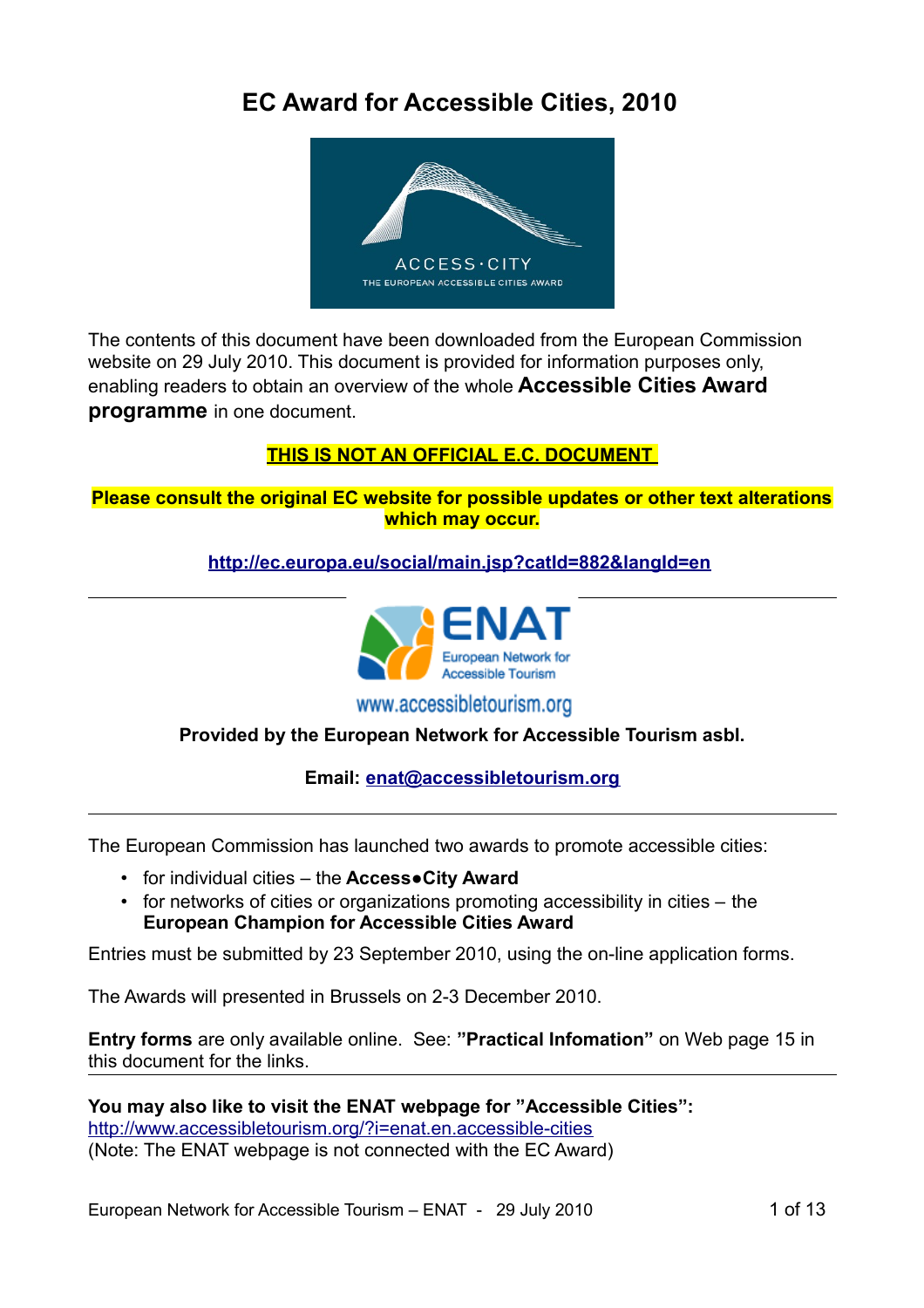**Main European Commission web page:**

### **Award for Accessible Cities**

### <http://ec.europa.eu/social/main.jsp?catId=882&langId=en>

It is estimated that around 80 million European have a disability. This puts a great responsibility on our cities which house four out of every five Europeans, to improve the urban environment to ensure that all persons with disabilities can participate fully and live an independent life with full access to municipal services.

The statistics on disability are also strongly linked to the ageing population as some 70% of those with disabilities are above 60 years of age.

As the average age of the population continues to increase, it is clear that the issue of accessibility in the urban environment will continue to grow in importance and will make action by city authorities even more essential.

As part of the European Commission's commitment to ensuring equal access for those with disabilities, it has launched two awards to promote accessible cities:

- for individual cities the **Access●City Award**
- for networks of cities or organizations promoting accessibility in cities **the European Champion for Accessible Cities Award**

**Web page 2**

### **1. Access City Award**

#### <http://ec.europa.eu/social/main.jsp?catId=883&langId=en>

Europe is now an essentially urban society, with four out of five Europeans living in towns and cities. Retaining the pleasure of city living while these become ever more congested is a challenge for all. But especially persons with disabilities, elderly people, and those with reduced mobility or other types of temporary impairments risk to be effectively excluded from significant parts of city life and to suffer marginalisation, exclusion and isolation.

Limiting a city's access to just a part of the population, and ignoring another significant part, is economically, socially and politically unsustainable. What's more, it is simply not fair. For all people to enjoy their human rights, allowing access to the conditions necessary to enjoy a full life is imperative. Moreover, everybody will benefit from greater accessibility in cities, whether as residents or as visitors. The European Commission is promoting greater accessibility in cities so that all people can be included in all aspects of city life.

One manifestation of the European Commission's commitment to ensuring equal access for persons with disabilities to a full city life is the new European Award for Accessible Cities. This will celebrate the progress that individual cities have made in this area.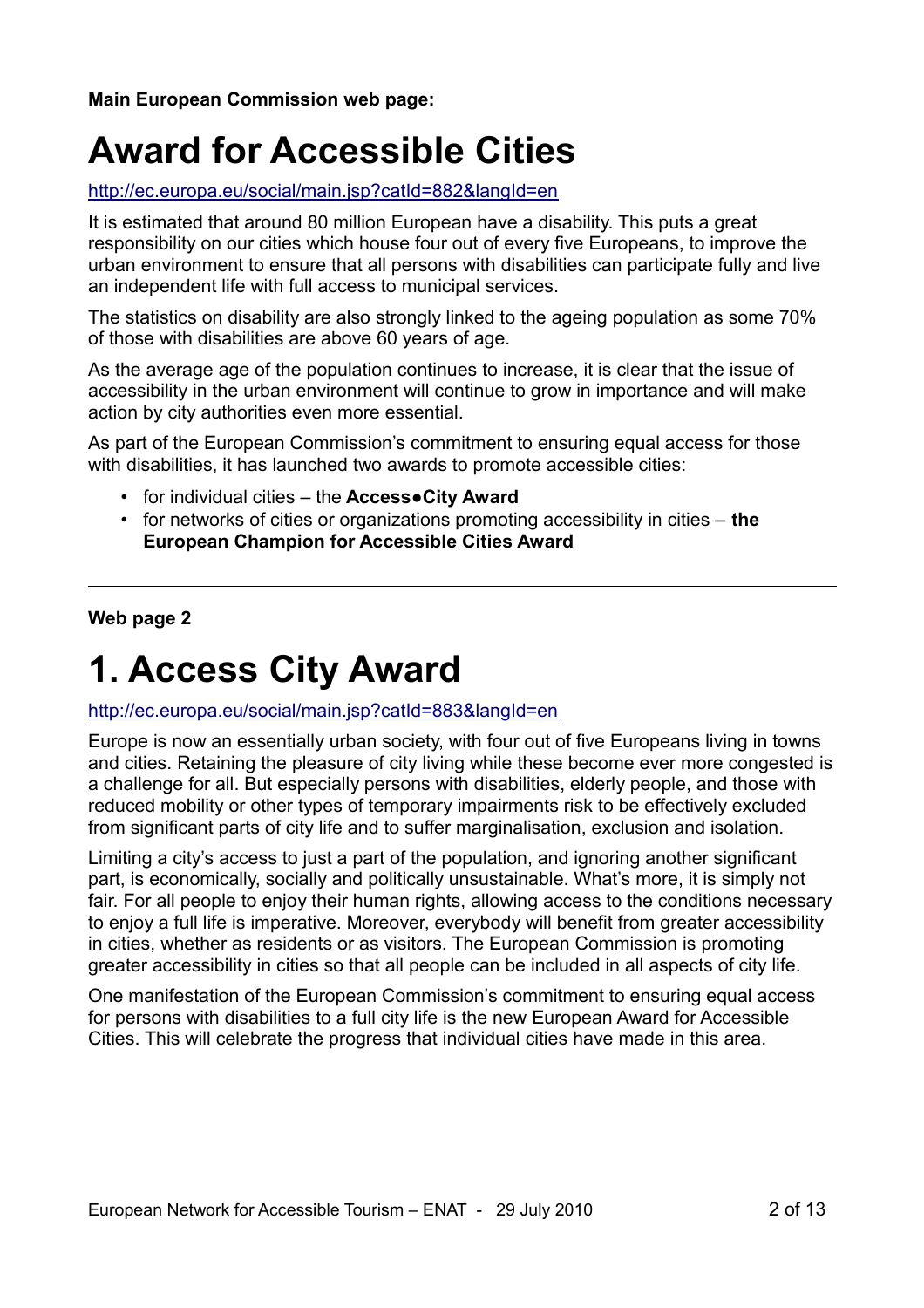### **Web page 3**

# Aim

Four European cities will be selected as finalists for the **Access●City Award** ceremony to be held in Brussels, 2-3 December, 2010.

The Award will be given to the city that:

- has demonstrably improved accessibility in fundamental aspects of city living: the built environment and public spaces; transport and related infrastructures; information and communication, including Information and Communication Technologies (ICT); public facilities and services;
- is committed to ongoing and ambitious goals for further improvements in accessibility;
- can act as a role model to inspire other cities and promote best practices to all other European cities.

In parallel, a second Award will be given to a **network of cities or organisations** that have been outstanding during 2010 in championing accessibility in the urban environment.

The **European Champion for Accessible Cities Award** will reward the work of a network of cities or organisations that have shown outstanding spirit in championing city accessibility and are having a demonstrable impact on the improvement of accessibility in cities and / or their engagement to do so.

### *Rewarding efforts to improve accessibility*

It has long been recognised at EU level that local authorities play an important role in improving the living conditions of people in urban areas.

Their high level of commitment and willingness to innovate have already been clearly in evidence in the areas of environment and mobility development through projects such as the European Green Capital Award and the European Mobility Award.

The **Access●City Award** has been conceived in a similar way, as an initiative to promote and reward efforts to improve accessibility in cities for persons with disabilities.

The Award marks a city's wish, capability and efforts to ensure accessibility in order to guarantee equal access to rights, improve the quality of life of its population and ensure that everybody - regardless of age, mobility or ability - has equal access to all the pleasures and resources cities have to offer.

It aims to provide an incentive for cities to inspire one another to innovate and share best practices.

Through the vehicle of a friendly competition, cities across the European Union can become role models for one another and stimulate a positive expansion of accessibility initiatives.

The net result will be greater accessibility for persons with disabilities, enabling them to go about their daily business independently like the rest of the community.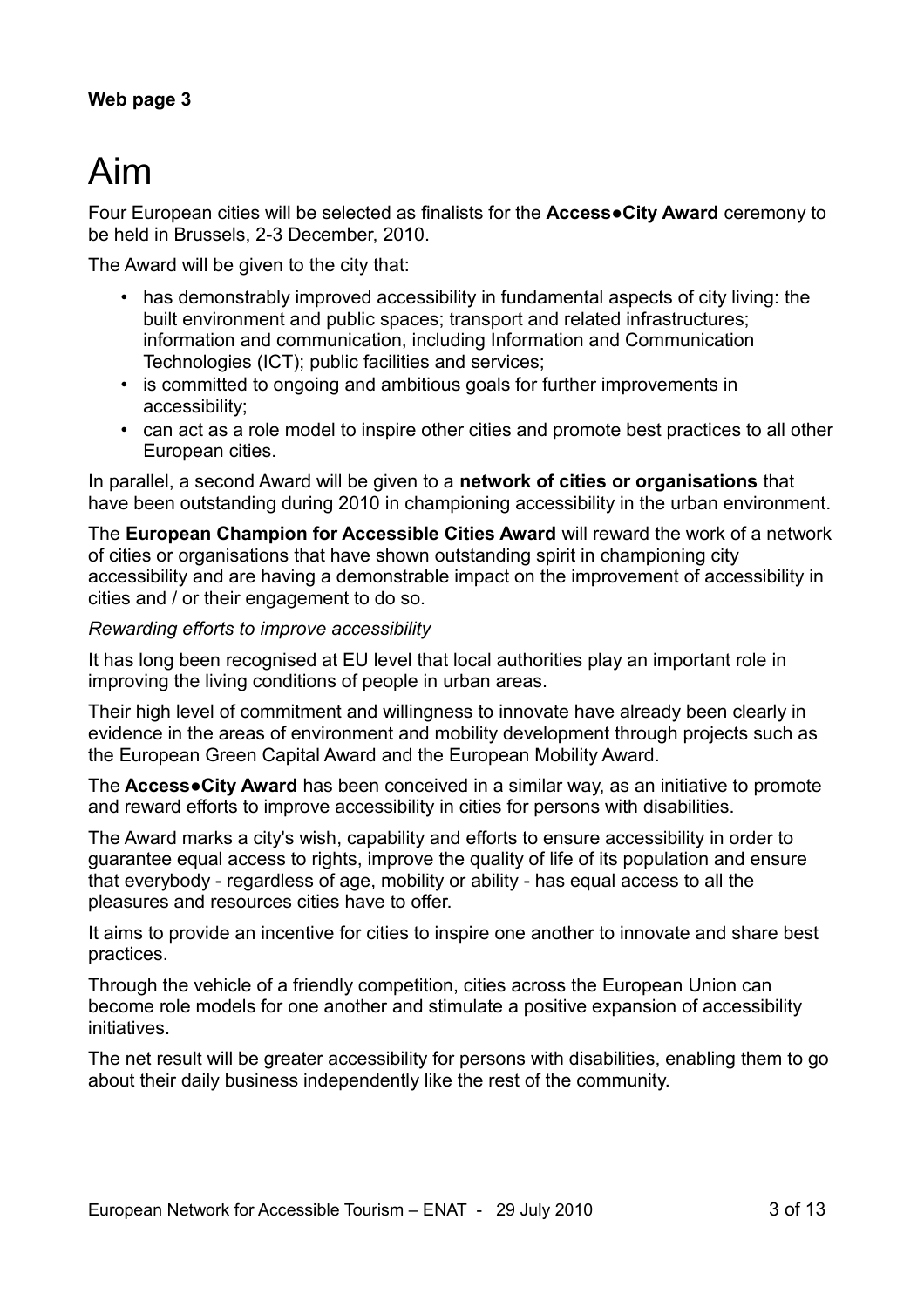# **Accessibility**

Accessibility is a broad concept that addresses the removal and prevention of barriers that cause problems for persons with disabilities when using products, services and public infrastructure. Successful action can enable them to live on equal terms as those without disabilities.

The accessibility challenges facing society today are most visible in urban areas. And the solutions for improving accessibility are most in evidence in those forward thinking cities that are demonstrating commitment and innovation in changing the urban environment to allow all people to fully enjoy city life.

Identifying the best ideas and solutions and spreading information and examples to other local authorities will allow them to learn from each other and develop plans best suited to their own municipal environment.

### **Web Page 5**

# EU policy

### <http://ec.europa.eu/social/main.jsp?catId=888&langId=en>

Accessibility is one of the pillars of the European Disability Action plan. Since 2003 actions have been undertaken in the areas of the built environment, transport and new technologies, including the internet.

There are also accessibility provisions in EU sectoral legislation such as, for example, transport and electronic communication services. There are also actions related to accessibility that are not of a legislative nature but are related to research, standardisation and policy support measures.

The European Union and all the 27 Member States have signed the **UN Convention on the Rights of Persons with Disabilities** which came into force in 2008. This is helping to mainstream disability issues into relevant policies relating to accessibility.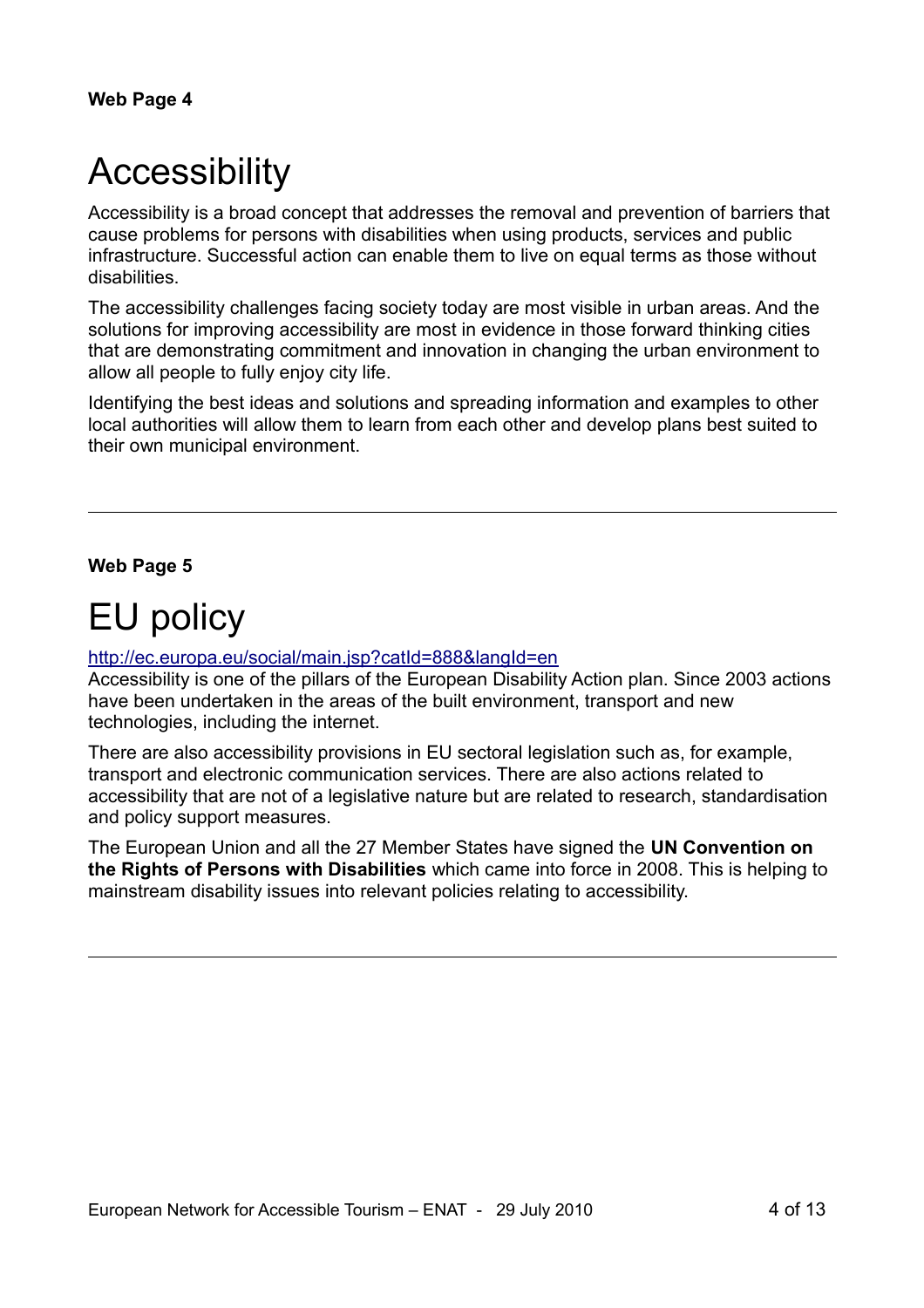# **European champion for accessible cities award**

<http://ec.europa.eu/social/main.jsp?catId=905&langId=en>

The European Champion for Accessible Cities Award will reward the work of a network or organisation which has a demonstrable impact on the improvement of accessibility in cities and/or on cities' engagement to do so. The winner will also demonstrate the sustainability of the initiatives it has undertaken, and the commitment to further accessibility action in close cooperation with the European Commission.

**Web page 7**

### Aim

<http://ec.europa.eu/social/main.jsp?catId=906&langId=en>

The **European Champion for Accessible Cities Award** will be presented to a **network** of cities **or an organisation** that has shown outstanding spirit in championing city accessibility during the year 2010.

The organisation of this competition is similar to the main Award, with slightly modified criteria and a [separate application form.](http://form2.accesscityaward.eu/)

### **Web page 8**

### **Participation rules**

<http://ec.europa.eu/social/main.jsp?catId=886&langId=en>

The **Access●City Awards** ceremony will be held on 2-3 December 2010 in Brussels. You can find in this section all you need to know about the eligibility and evaluation criteria in order to participate.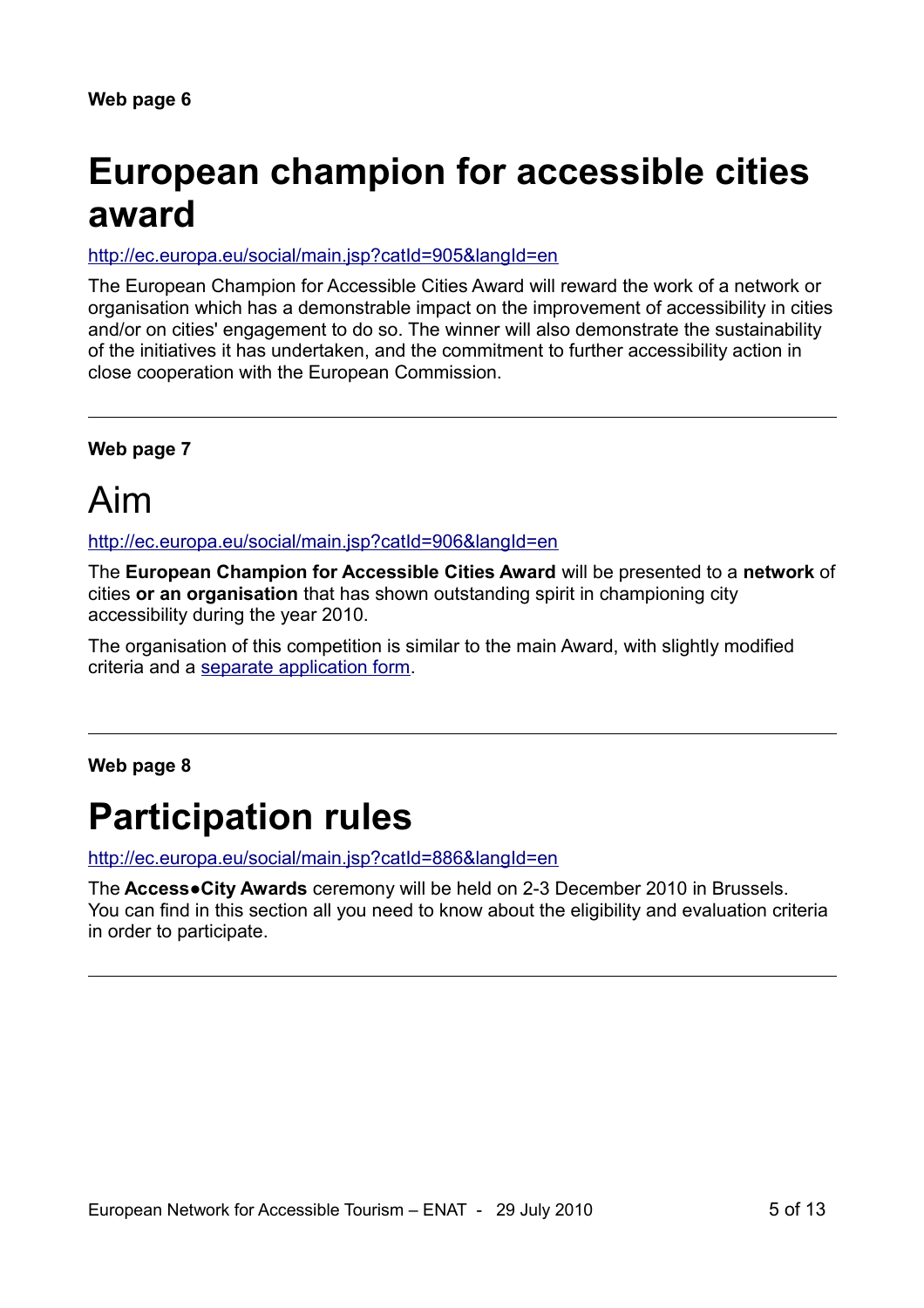# **Access-city award**

#### <http://ec.europa.eu/social/main.jsp?catId=890&langId=en>

The European Commission has defined the eligibility and Evaluation criteria to be respected in order to participate in the **Access●City Award**:

- Eligibility criteria
- Evaluation criteria
- Award Process

**Web page 10**

# Eligibility criteria

<http://ec.europa.eu/social/main.jsp?catId=907&langId=en>

For competition applications to be eligible:

- the submitting body must be a government authority of a city of over 50,000 inhabitants in an EU Member State. In small Member States such as Cyprus, Luxembourg and Malta urban areas composed by more than one town but with the required number of inhabitants shall be considered;
- the applicant should present the work implemented and planned to improve the accessibility for persons with disabilities in their city environment, including actions, policies and initiatives. The initiative must have been launched within the past 5 years, be ongoing and demonstrate (or will demonstrate) improved accessibility for persons with disabilities in all four key areas:
	- accessibility to the built environment and public spaces
	- accessibility to transportation and related infrastructures
	- accessibility to information and communication technologies
	- accessibility to public facilities and services
- the applicant must show evidence of having improved accessibility for persons with disabilities (i.e. evidence should be benchmarked);
- applications are to be submitted preferably in English (but French and German will be accepted);
- applications must be made by completing the online application form by the deadline of 23 September 2010;
- all applicants will be notified on the status of their application. However, due to the large number of expected applications the notification will not include an individual reply with the grounds of rejection.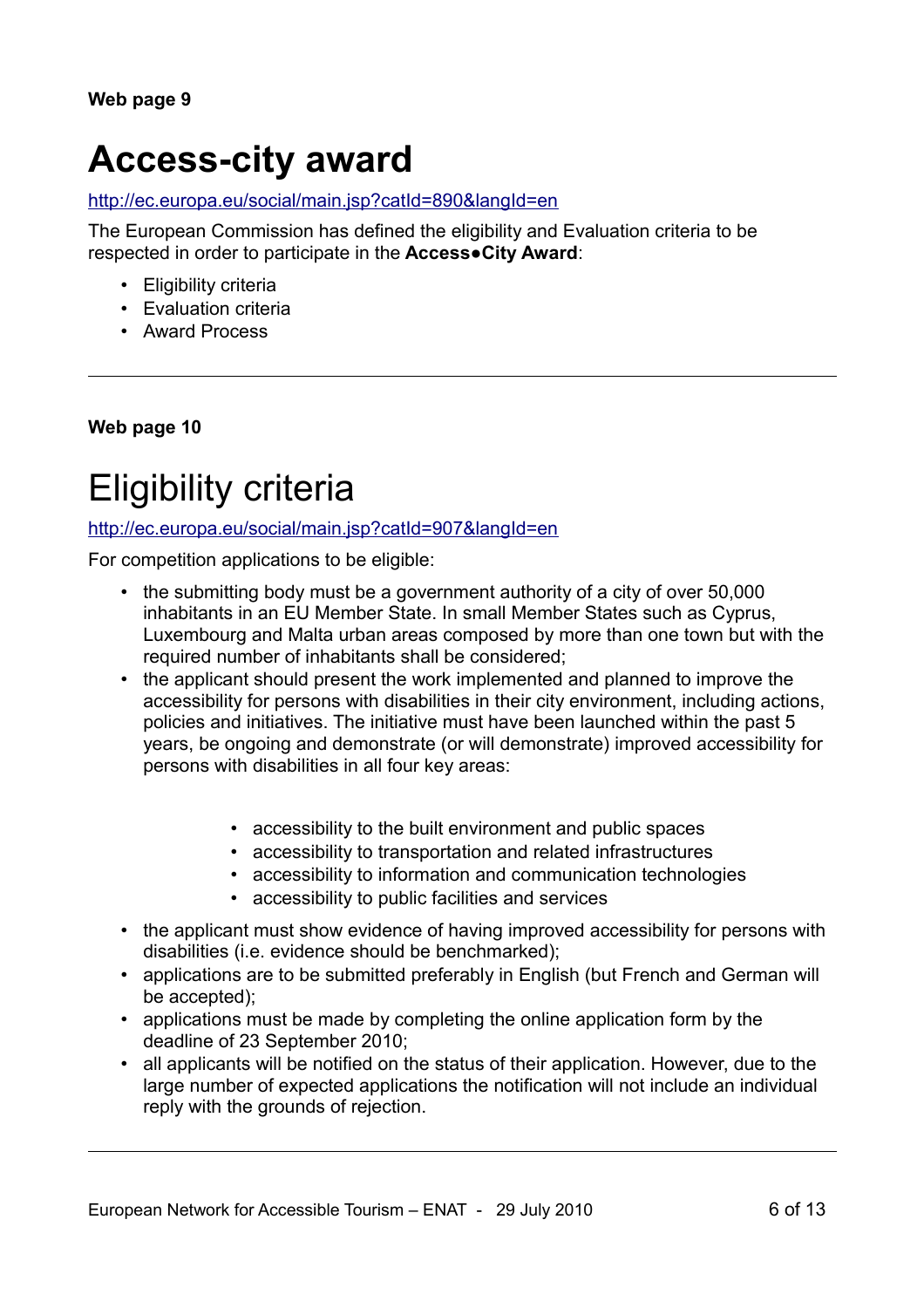### Evaluation criteria

#### <http://ec.europa.eu/social/main.jsp?catId=908&langId=en>

#### 1. **Scope of the actions/initiatives**

The applicant shall provide a description of actions/initiatives covering all four Award areas whether already implemented or at the planning stage. The successful applicant is expected to demonstrate a global approach and an ambitious vision for the future in tackling accessibility in the city.

#### 2. **Ownership, level of commitment**

The applications should demonstrate that the actions/initiatives in these different areas are part of a global strategy or policy framework, rather than just ad-hoc projects. The accessibility strategy, following design-for-all, should be included in the city's policies and its regulations. Appropriate resources (staff, budget, etc…) should be allocated to implement these policies.

#### 3. **Impact**

The city's policies/initiatives should have a demonstrable impact on the everyday life of the city and persons with disabilities. The applicants should therefore include qualitative and quantitative data to support claims of success. Planned initiatives and policies will be considered for their coherence and potential impact.

#### 4. **Quality and sustainability of results**

The quality of results is defined in terms of improvements made to the level of accessibility and its compliance with standards and legislation.

Delivering sustainable results to ensure the full accessibility requires continuous efforts, the establishment of a sound structure and monitoring mechanisms (for regularly checking accessibility, notifying and repairing problems, handling complaints etc.).

#### 5. **Involvement of persons with disabilities and relevant partners**

Active and clear involvement of persons with disabilities, their representative organisations, and accessibility experts should be demonstrated in both the planning, implementation and maintenance of city's policies and initiatives aimed at increased accessibility.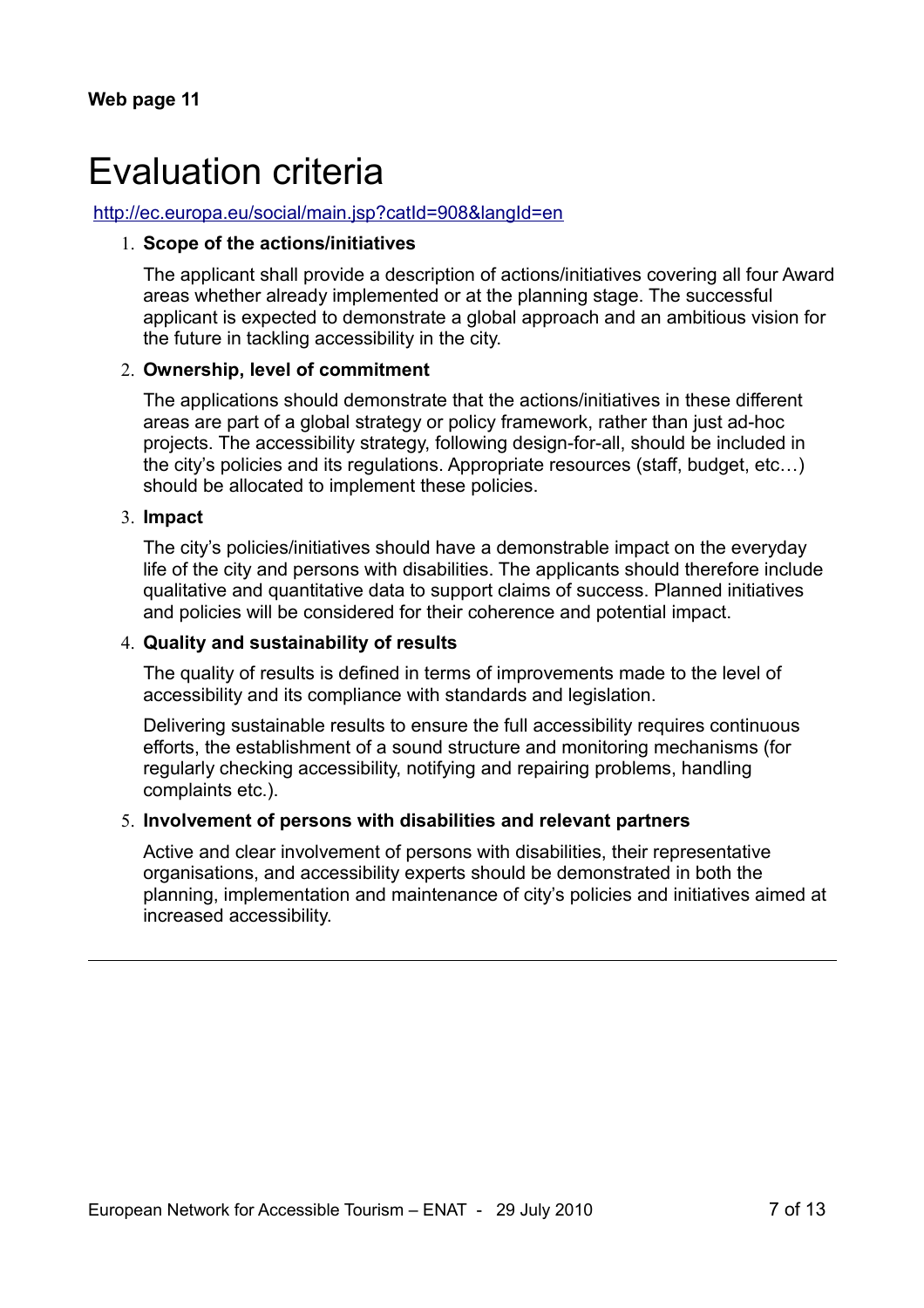# Award process

### <http://ec.europa.eu/social/main.jsp?catId=909&langId=en>

Applications will be screened by the Award Secretariat for eligibility and forwarded to National Juries for evaluation.

The role of the Award Secretariat is to ensure that the competition rules and procedures are adhered to and that the process is open and transparent.

It is responsible for the organisation of national juries, supports their work and submits national nominees to the European Jury.

The Award Secretariat also provides ongoing assistance to applicants.

**Four cities** will be selected by the European Jury to be presented at the Award Ceremony which will take place during the European Day of People with Disabilities Conference on 2- 3 December 2010 in Brussels, where the winner will be announced.

The European Jury will make its decision based on a **standard set of evaluation criteria** to ensure there are consistency, transparency and equity in the process.

The criteria used and their weight are specified in the table below. The applicants who at the national level do not obtain at least 60 points cannot become national nominees and they will not be admitted to the European level of the competition.

| <b>Criterion</b>                                                                  | <b>Minimum</b><br>No. of<br>points | <b>Maximum</b><br>No. of points |
|-----------------------------------------------------------------------------------|------------------------------------|---------------------------------|
| 1. Scope of the<br>initiatives/actions (Action<br>across the four Award<br>areas) |                                    | 25                              |
| 2. Ownership, level of<br>commitment                                              |                                    | 25                              |
| 3. Impact                                                                         |                                    | 25                              |
| 4. Quality and<br>sustainability of results                                       |                                    | 25                              |
| 5. Involvement of persons<br>with disabilities and<br>relevant partners           |                                    | 25                              |
| TOTAL                                                                             |                                    | 100                             |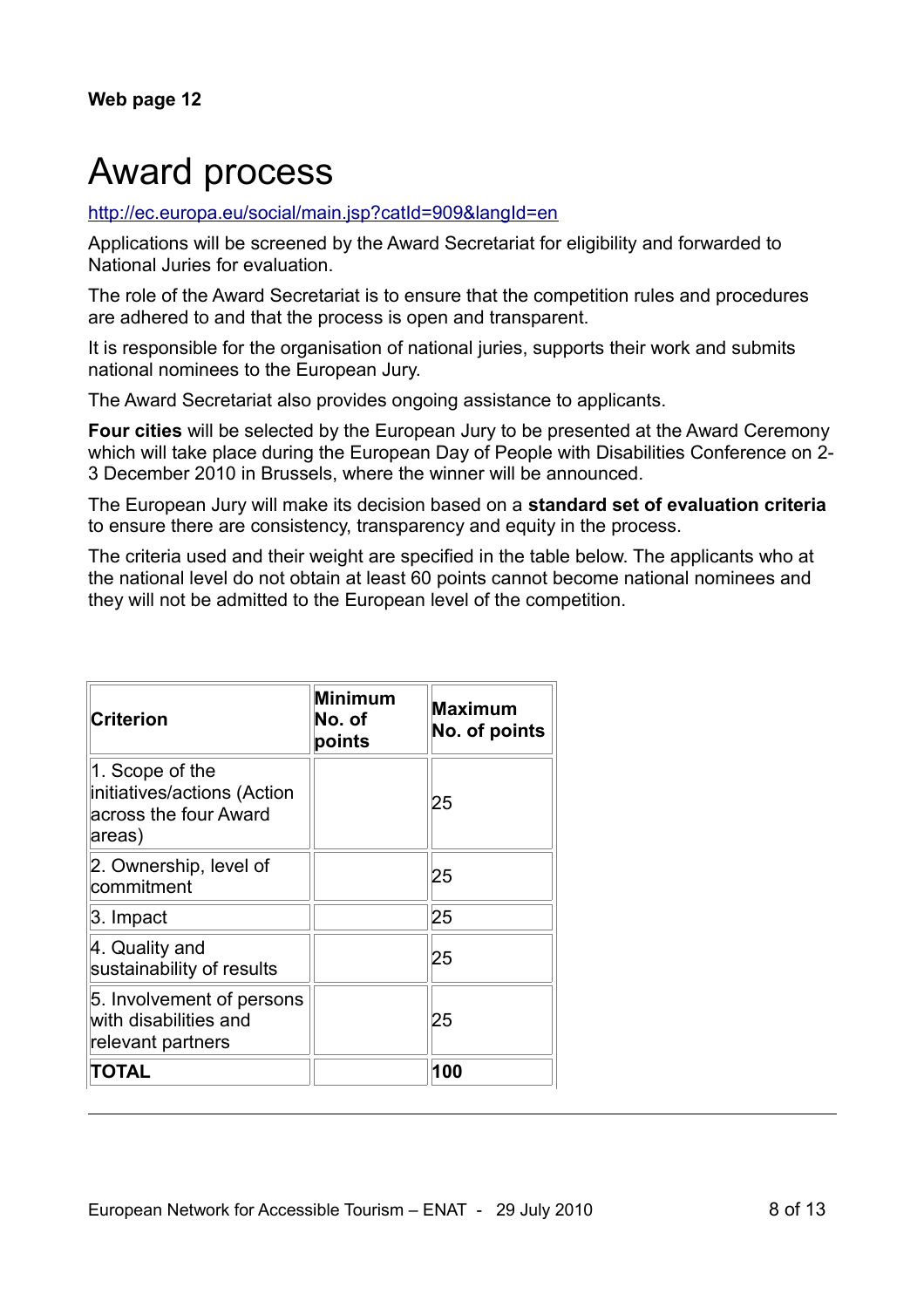# Jury

### <http://ec.europa.eu/social/main.jsp?catId=892&langId=en>

The Award Secretariat receives all the applications forms, and checks them according to the eligibility criteria. All applications for the Access City Award which conform to the eligibility criteria will then be sent to the national juries.

All eligible applications for the European Champion for Accessible Cities Award are submitted by the Award Secretariat directly to the European Jury for assessment.

### **Web page 13**

### National Juries

<http://ec.europa.eu/social/main.jsp?catId=913&langId=en>

The Award Secretariat receives all the applications forms, and checks them according to the eligibility criteria. All applications for the Access City Award which conform to the eligibility criteria will then be sent to the national juries.

All eligible applications for the European Champion for Accessible Cities Award are submitted by the Award Secretariat directly to the European Jury for assessment.

National Juries, made up of representatives of national Disability Councils, national authorities and accessibility experts will select from among the applicants up to **three cities** that they wish to go forward in the competition to European level as their National Nominees.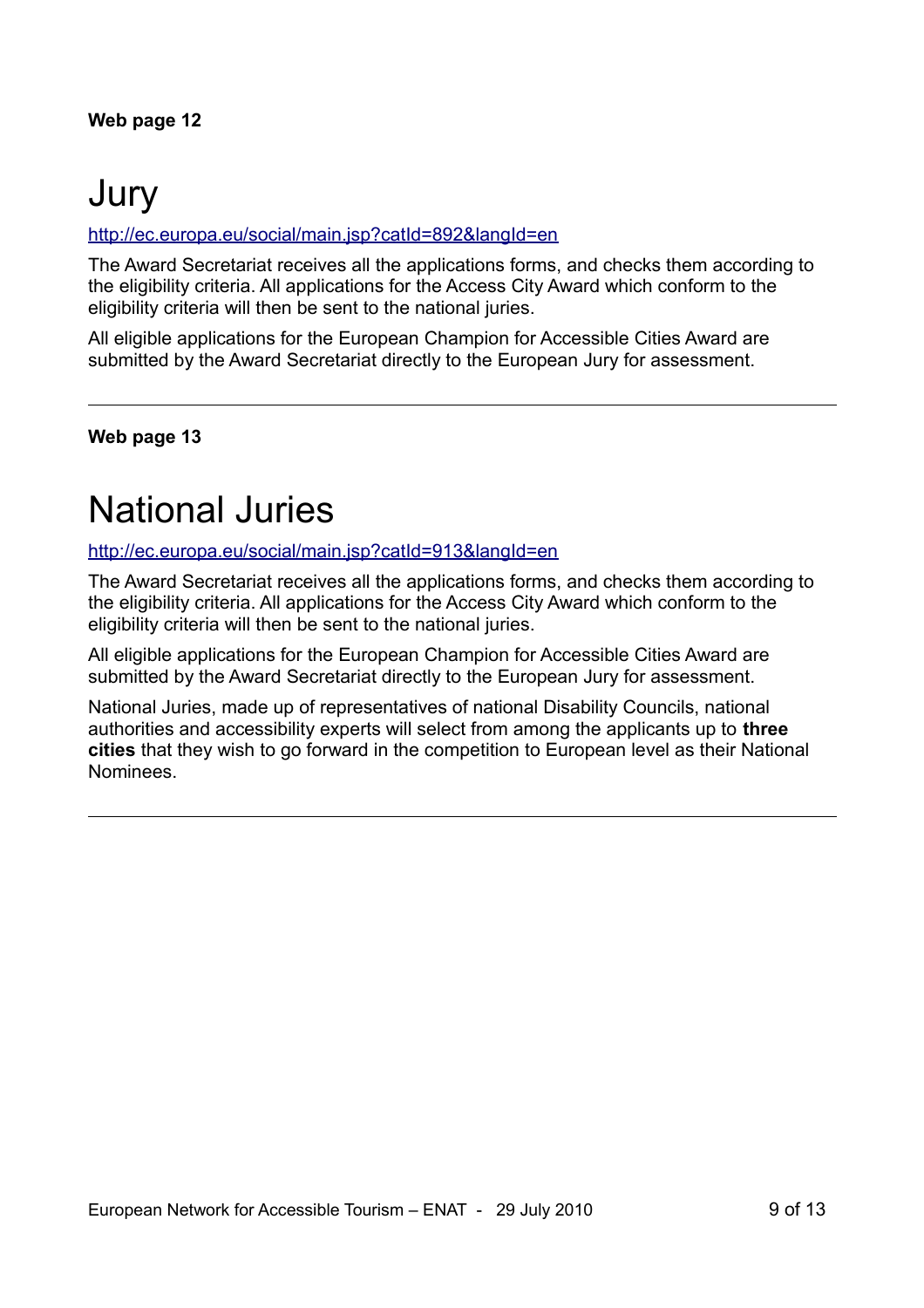# The European Jury

### <http://ec.europa.eu/social/main.jsp?catId=914&langId=en>

The short list of national nominees will be sent by the National Juries to the Award Secretariat and transferred to the European Jury members who will put forward a shortlist of four finalists and then choose the winner. The finalists and the winner will be announced at the Award Ceremony on 2-3 December 2010.

The applications of the National Nominees will be evaluated by the European Jury and a score given on the basis of the grid below.

The European Jury also selects one winner of the European Champion for Accessible Cities Award for the ceremony.

| <b>Criterion</b>                                                                  | Minimum<br>No. of<br>points | <b>Maximum</b><br>No. of points |
|-----------------------------------------------------------------------------------|-----------------------------|---------------------------------|
| 1. Scope of the<br>initiatives/actions (Action<br>across the four Award<br>areas) |                             | 25                              |
| 2. Ownership, level of<br>commitment                                              |                             | 25                              |
| 3. Impact, quality and<br>sustainability of results                               |                             | 25                              |
| 4. Involvement of persons<br>with disabilities and<br>relevant partners           |                             | 25                              |
| <b>TOTAL</b>                                                                      |                             | 100                             |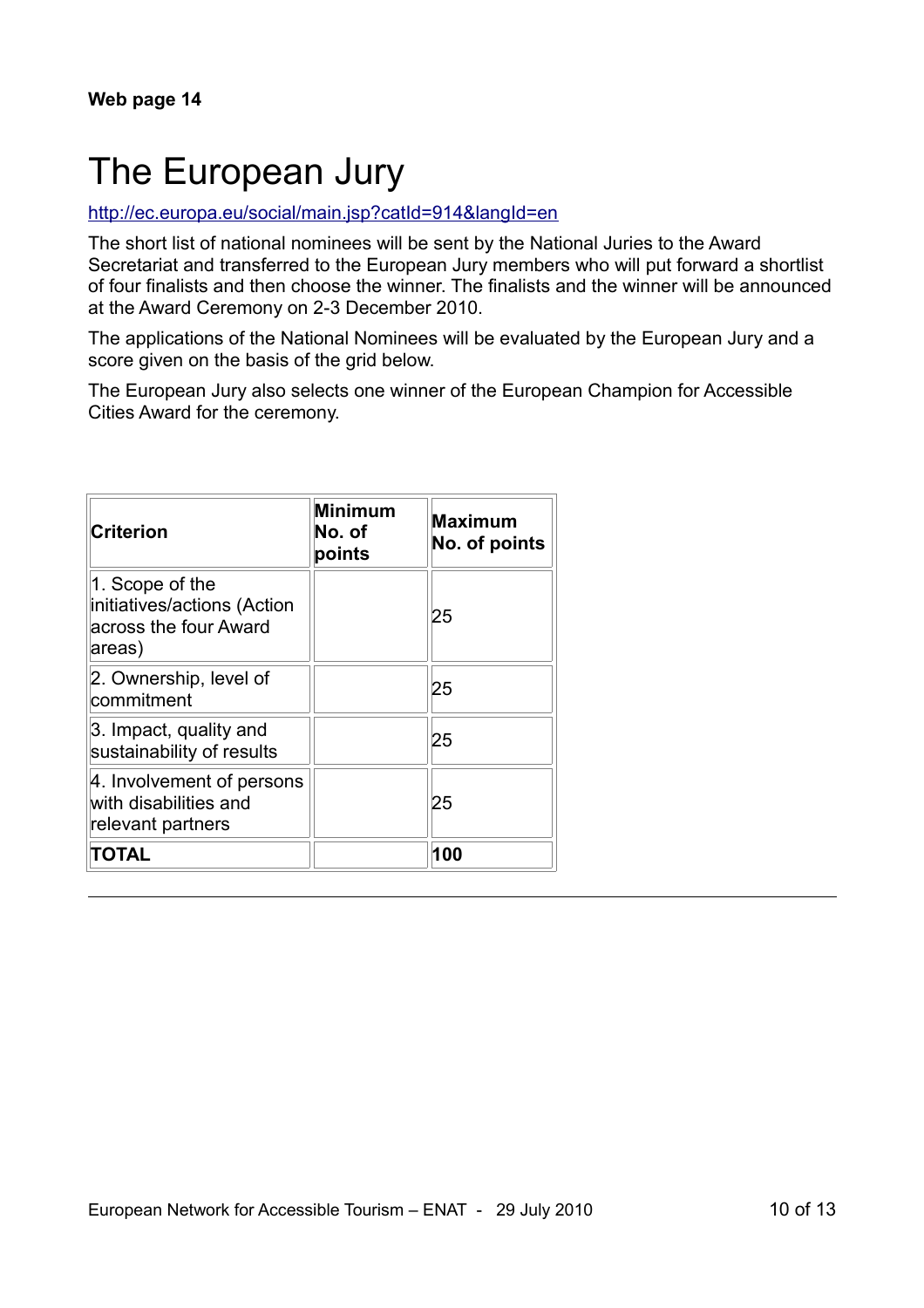# Practical information

The **Access●City Awards** ceremony will be held on 2-3 December 2010 in Brussels. You can find in this category all you need to know about the milestones of the Awards and the way to apply.

### **Key dates**

### **Deadline for applications**

You must submit the online application form by the deadline date of 23 September, 2010.

### **National Jury meetings**

The applications of the National Nominees will be submitted to the Award Secretariat by 15 October 2010.

### **European Jury**

The European Jury will select the four finalists to be presented at the Award Ceremony.

### **Award Ceremony**

The winner will be announced at the Award Ceremony in Brussels on 2-3 December, 2010.

### **Application procedure**

The application form for **the Access●City Award** is available [HERE.](http://form.accesscityaward.eu/) [\(http://form.accesscityaward.eu/](http://form.accesscityaward.eu/) ) The application may be completed in English (preferably), French or German.

The application form for **the European Champion for Accessible Cities Award** is available [HERE.](http://form2.accesscityaward.eu/) (<http://form2.accesscityaward.eu/>) The application may be completed in English only.

Kindly complete the relevant sections of the application using for guidance the information provided above on the Award Criteria.

You are invited to provide the Award organisers with a short presentation about your work and plans which is suitable for publication.

### **Web page 16**

# **Application form**

<http://ec.europa.eu/social/main.jsp?catId=896&langId=en>

Kindly complete the Application Form as carefully as possible and submit together with supporting documentation before 23 September, 2010.

- • [Access●City Award](http://form.accesscityaward.eu/)
- [European Champion for Accessible Cities Award](http://form2.accesscityaward.eu/)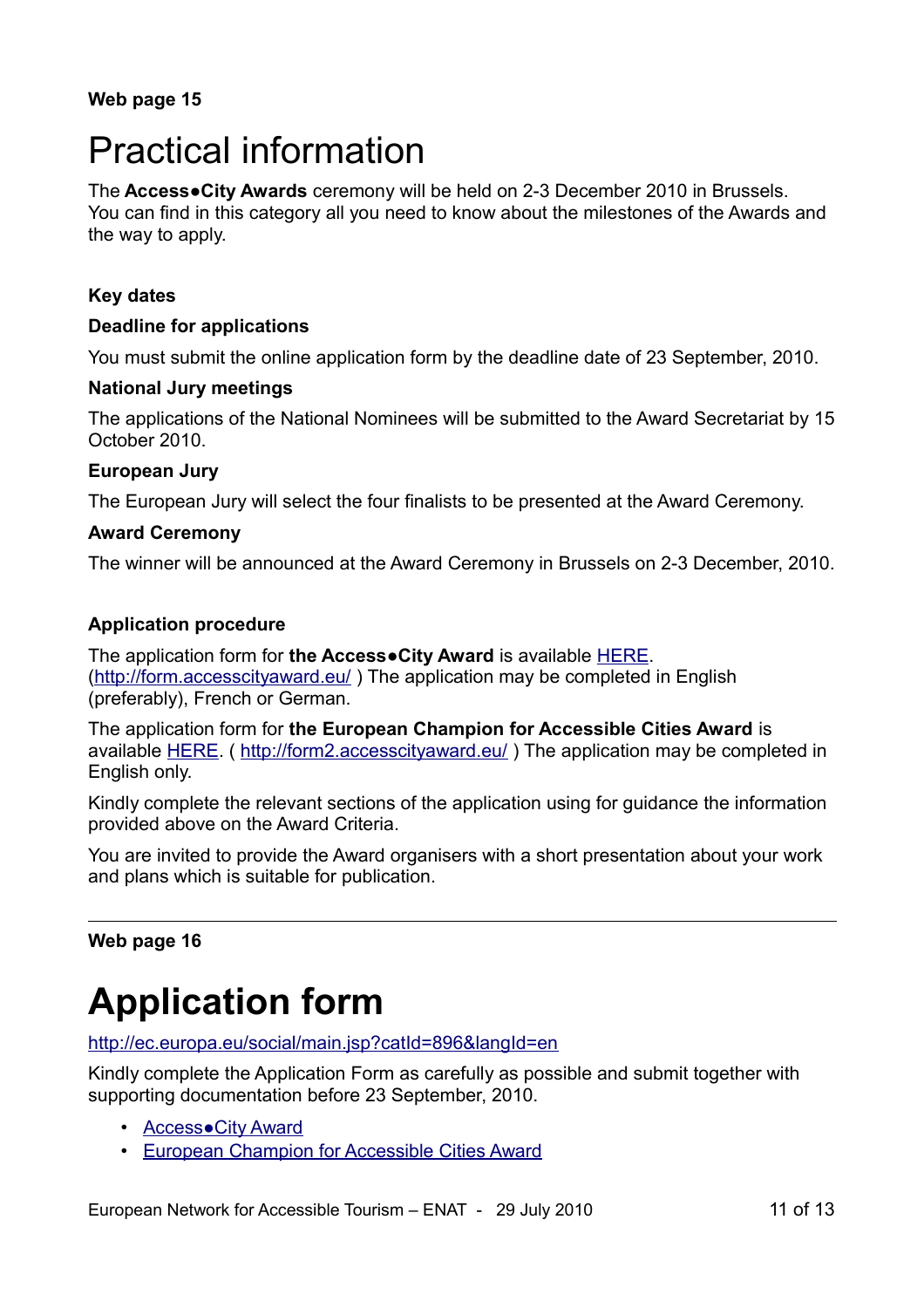**Web page 17**

# **Access-cities**

<http://ec.europa.eu/social/main.jsp?catId=897&langId=en>

This information is not available in the chosen language. Please select another language version.

### **Our language policy**

Our website adheres to the general language guidelines set out for EUROPA. We try to publish as much information as possible in 22 EU languages. However, due to translation constraints and the fact that certain items (eg news) are time sensitive, some information is only available in English, French and German.

Legislation and other official documents are available in all EU languages from the European Commission's EUR-Lex site.

Yes, this is the text of this webpage as downloaded on 29/7/2010.

**Web page 18**

### National nominees

<http://ec.europa.eu/social/main.jsp?catId=898&langId=en>

The list of National Nominees will be drawn up by 15 October 2010.

### **Web page 19**

### Finalists

<http://ec.europa.eu/social/main.jsp?catId=899&langId=en>

Four European cities will be selected as finalists for the Access●City Award. The Award will be given to the city that:

- has demonstrably improved accessibility in fundamental aspects of city living the built environment and public spaces; transport and related infrastructures; information and communication, including Information and Communication Technologies (ICT); public facilities and services;
- is committed to ongoing and ambitious goals for further improvements in accessibility;
- can act as a role model to inspire other cities and promote best practices to all other European cities.